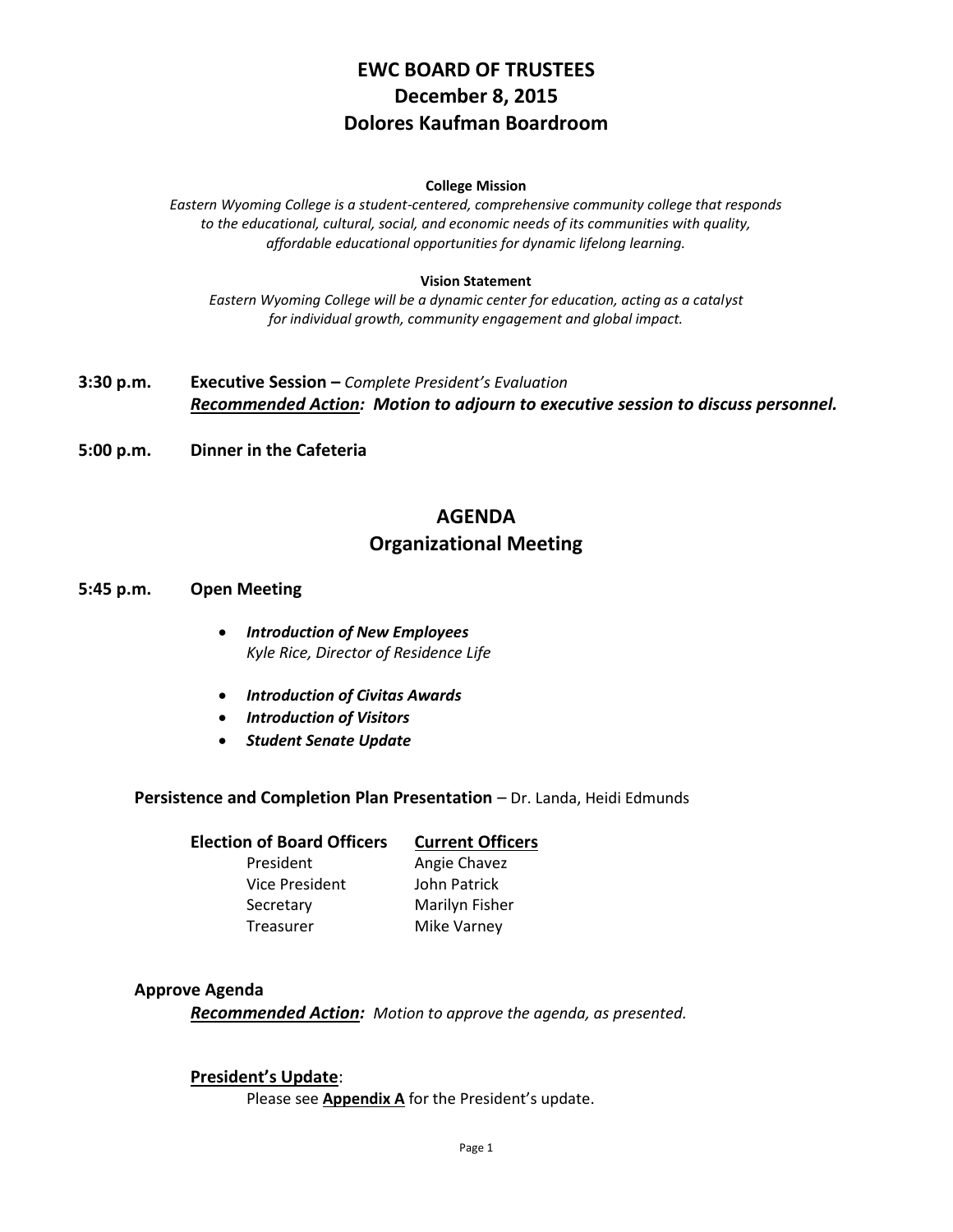### **Approve Consent Agenda** – **Appendix B**

 **Approve Minutes**: *November 10, 2015 meeting and executive session and the November 17, 2015 work session and executive session minutes. Please see Appendix B1*.

*Prepared by Holly Branham, Executive Asst to the President and Board of Trustees*

 **Approve Designation of Depositories**: *Points West Bank, Pinnacle Bank, First State Bank, U.S. Bank, Platte Valley Bank, Converse County Bank, and related signatories. Annually, the college must designate the institutions which may be used as depositories for college funds throughout the year and the related account signatories. See Appendix B7.*

*Prepared by Mr. Ron Laher, Vice President for Administrative Services*

 **Approve the Designation of the Torrington Telegram as the College District's Official Newspaper**: *From time to time, the Board must publish legal notices and/or consider resolutions that make reference to "...official newspaper of the district...." The Torrington Telegram is a newspaper of general circulation within Goshen County, and Eastern Wyoming Community College District is coterminous with Goshen County. Approval of this designation will facilitate EWC giving notice when legally required to do so.*

*Prepared by Mr. Ron Laher, Vice President for Administrative Services*

*Trustees, please feel free to contact Dr. Patterson prior to the board meeting regarding any questions you may have concerning the consent agenda.*

#### *Recommended Action: Motion to approve the consent agenda, as presented*

## **Action Items**

#### **Approve Financial Report**

Please see **Appendix C** for the written financial report and the construction projects update.

*Prepared by Mr. Ron Laher, Vice President for Administrative Services*

#### *Recommended Action: Motion to approve the financial report, as presented.*

#### **Approve Appointment of WACCT Representatives**

The appointment of two Wyoming Association of Community College Trustees board representatives is held annually at the December organizational meeting. Representatives to the WACCT will be expected to attend Wyoming Community College Commission meetings and WACCT meetings held every other month or as needed. These meetings are held on a rotating basis at one of the seven community colleges. Mike Varney and John Patrick are the current representatives. In addition, Mr. Varney serves on the WACCT Education Committee and Mr. Patrick is a member of the Advocacy Committee.

*Prepared by Holly Branham, Exec Asst to the President/Board of Trustees*

## *Recommended Action: Motion to appoint two board representatives to the Wyoming Association of Community College Trustees.*

#### **Approve Appointment of BOCES Representative**

Mrs. Chavez is the current Board representative to the Board of Cooperative Educational Services (BOCES). A new representative will need to be appointed or Trustee Chavez reappointed. *Prepared by Holly Branham, Exec Asst to the President/Board of Trustees*

#### *Recommended Action: Motion to appoint a board representative to the BOCES***.**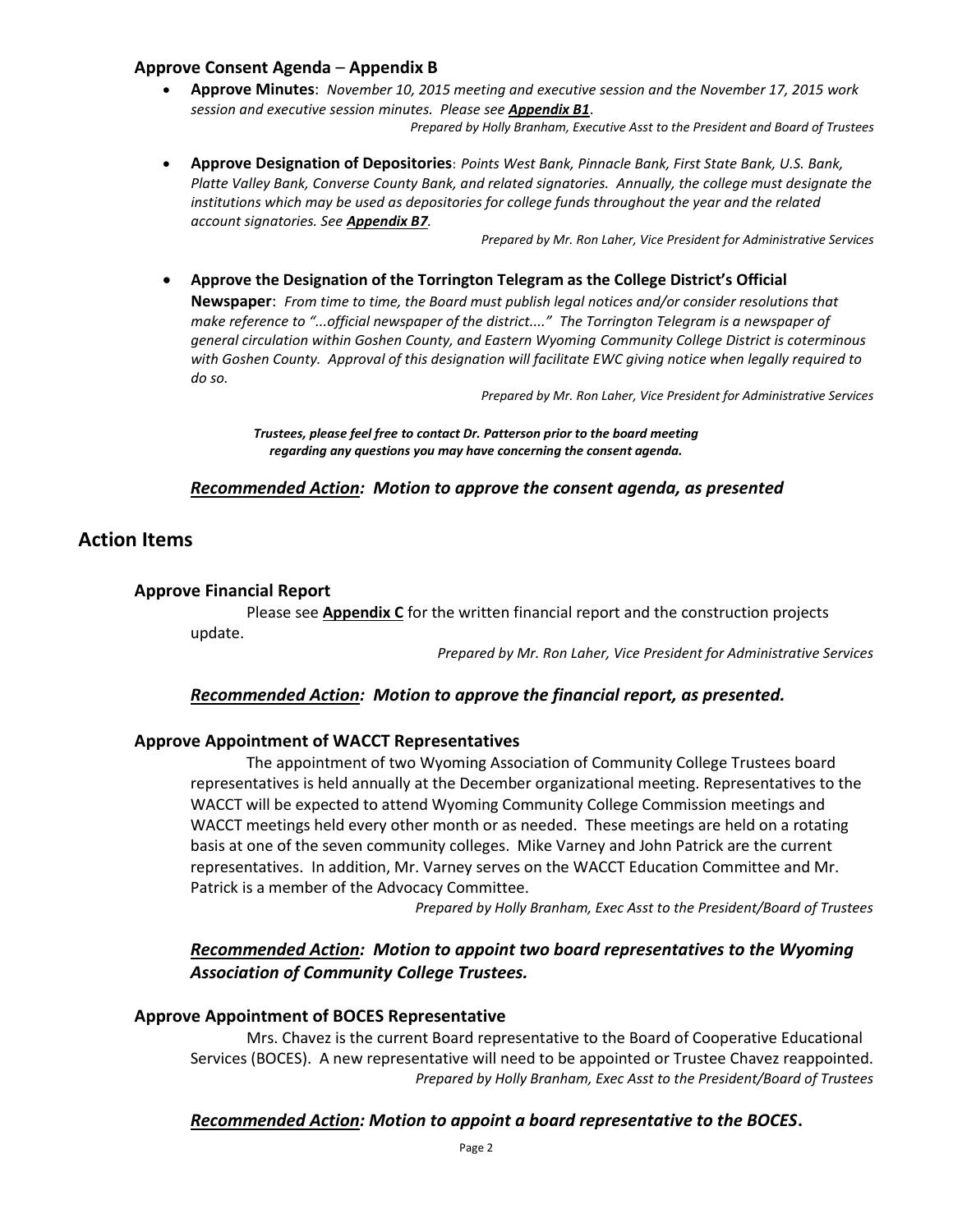### **Approve Appointment of Vice President of Administrative Services as Assistant to the Treasurer of the Board**

From time to time it is necessary for me to sign financial documents under this title as required by banking institutions. This is also pursuant to Board Policy 1.3. *Prepared by Mr. Ron Laher, Vice President for Administrative Services*

# *Recommended Action: Motion to appoint Ron Laher, EWC Vice President for Administrative Services as the Assistant to the Treasurer of the Board of Trustees, as presented.*

### **Disclosure Statements for Board, Administration and Staff**

Pursuant to W.S. 6-5-118, all public servants or officers must disclose the banks or other institutions in which they have an account where the institution transacts business with Eastern Wyoming College. Please refer to **Appendix D** for the disclosure statement.

*Prepared by Mr. Ron Laher, Vice President for Administrative Services*

#### **Approve Increase in Student Activity & Use Fees**

This proposal is to increase the Student Activity & Use Fees for Torrington and Douglas students starting with the 2016/17 academic year from \$24/credit hour to \$28/credit hour. The fees increased would be:

**Student Support (supports scholarship funds):** Increase from \$4/hr. to \$5/hour. Introduced in 1999 and has not been increased since then.

**Student Activities (Admission to sporting, fine arts, recreational, and leisure activities for all Torrington & Douglas campus students):** Increase from \$4/hr. to \$6/hr. Last increased in 2003 when it went from \$3 to \$4/hr.

**Instructional Support (Supports general educational costs):** Increase from \$8/hr. to \$9/hr. Introduced in 1999 and has not been increased since then.

**Technology Fee (Support and upgrade technology infrastructure):** No increase. Introduced in 2011.

The increase in Student Activities fees was approved by the EWC Student Senate. *Prepared by Dr. Rex Cogdill, Vice President for Student Services*

# *Recommended Action: Motion to approve increasing the Student Activity & Use Fees to \$28 per credit hour, as presented.*

#### **Approve Scholarship and Grants Budget for FY-17**

The budget proposal features the following:

- Higher commitment levels made to the Lancer Incentive recruitment awards and Black and Gold completion awards
- **The final planned elimination of the EWC Honor Scholarship Program**
- **Textbook awards for athletes were increased to an even \$600/year**
- An alignment of senior citizens' tuition waivers and WDOC Agreement tuition/fee waivers to their current utilization levels
- A cap on dual enrollment scholarships is under discussion, but this is contingent upon the excess waivers being covered by GCSD #1 BOCES funds
- As in prior years, the maximization of Foundation state match awards to leverage EWC's financial aid package for the benefit of students

Mike Durfee and I met with GCSD #1 about capping dual enrollment scholarships in the future. We made progress in introducing the idea, but are a ways from getting them to commit their dollars. We will continue to work on this. Meanwhile, we have decided to increase that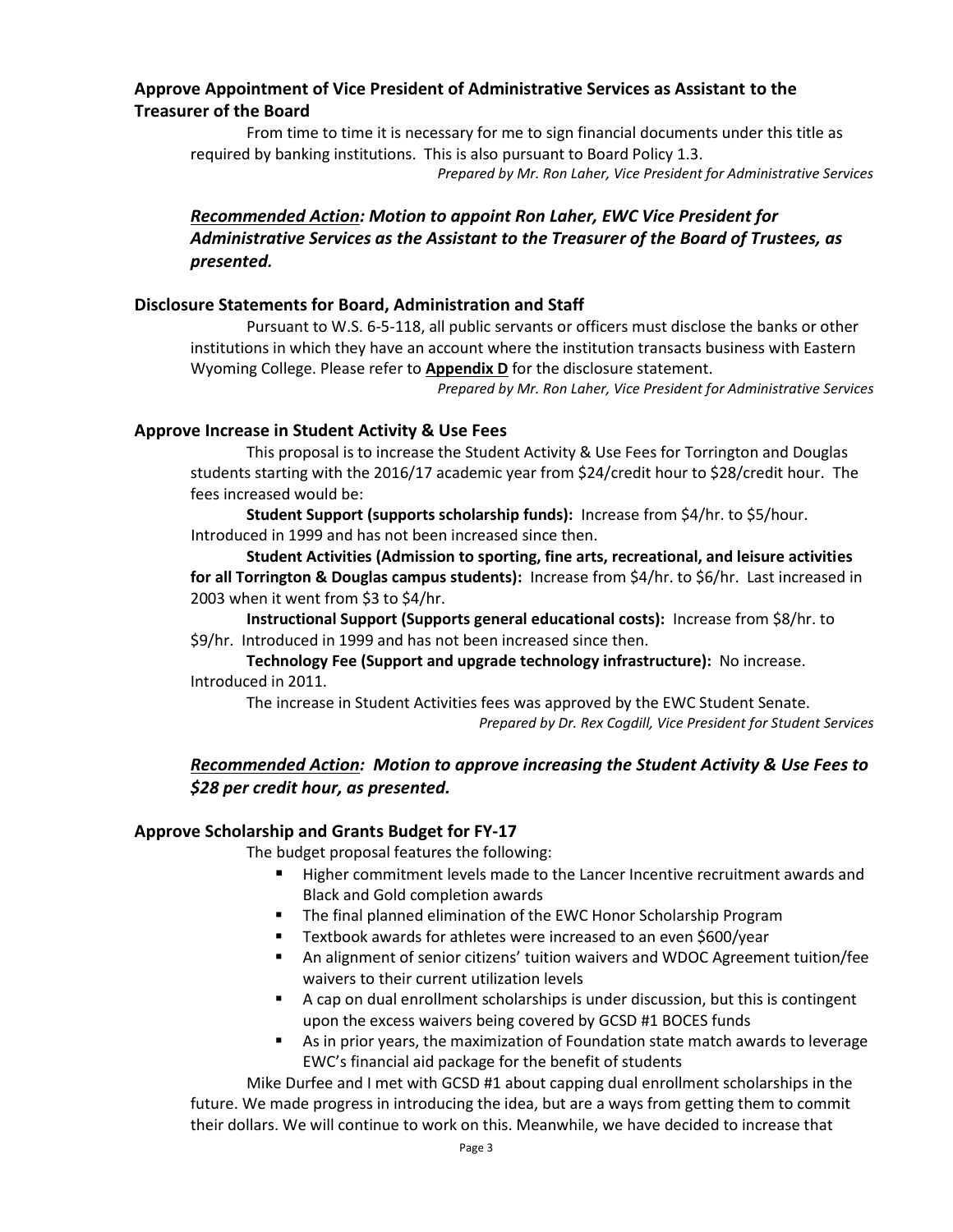underfunded scholarship line by \$10,000 from our own BOCES funds as it reflects the offer made to GCSD #1 (that we consider sharing the increase equally). If we wanted to shore up this line even more, we could consider reducing the Lancer Incentive line slightly.

Please see **Appendix E** for the fiscal year 2017 Scholarship and Grants Budget. *Prepared by Mr. Ron Laher, Vice President Administrative Services*

*Recommended Action: Motion to approve the FY-17 Scholarship and Grants Budget, as presented.*

**Approve Proceeding with Planning and Construction of Agricultural Building**

*Recommended Action: Motion to direct the administration to proceed with the planning and construction of the agricultural building using available resources from the college, the general obligation bond, and the EWC Foundation, as presented.*

**Approve Proceeding with Assessment and Planning Related to Agricultural Program**

*Recommended Action: Motion to direct the administration to proceed with the assessment and planning related to the agricultural program, as presented.*

**Approve Lease Agreement Between EWC and EWC Foundation for Nighswonger Property** The proposed lease agreement can be found in **Appendix F**.

*Prepared by Mr. Ron Laher, Vice President for Administrative Services*

*Recommended Action: Motion to approve the lease agreement between EWC and the EWC Foundation for the Nighswonger property.*

### **INFORMATION ITEMS**

#### **Staff Alliance Update**:

The Staff Alliance will be holding officer elections this month and will be inducting the new group at our December 9<sup>th</sup> meeting. This past month, the alliance nominated Elaine Rush for the Classified Employee WACCT nomination and Mai Lee Olsen for the Professional Staff nomination. The alliance is working with the Faculty Senate to organize and host the Holiday Social on Monday, December 14<sup>th</sup>. *Prepared by Ms. Mai Lee Olsen, Staff Alliance President*

#### **Student Services Update**:

Please see **Appendix G** for the Student Services update.

*Prepared by Dr. Rex Cogdill, Vice President for Student Services*

#### **Academic Services Update**:

Please see **Appendix H** for the Academic Services update.

*Prepared by Dr. Michelle Landa, Vice President for Academic Services*

#### **Faculty Senate Update:**

The Faculty Senate has continued its research and discussion into the initiatives proposed previously by Dr. Landa. The senate has formalized a position on the amendment to the HLC policy regarding faculty qualifications. The position statement (**Appendix I)** was presented to the leadership team at the November 30<sup>th</sup> meeting.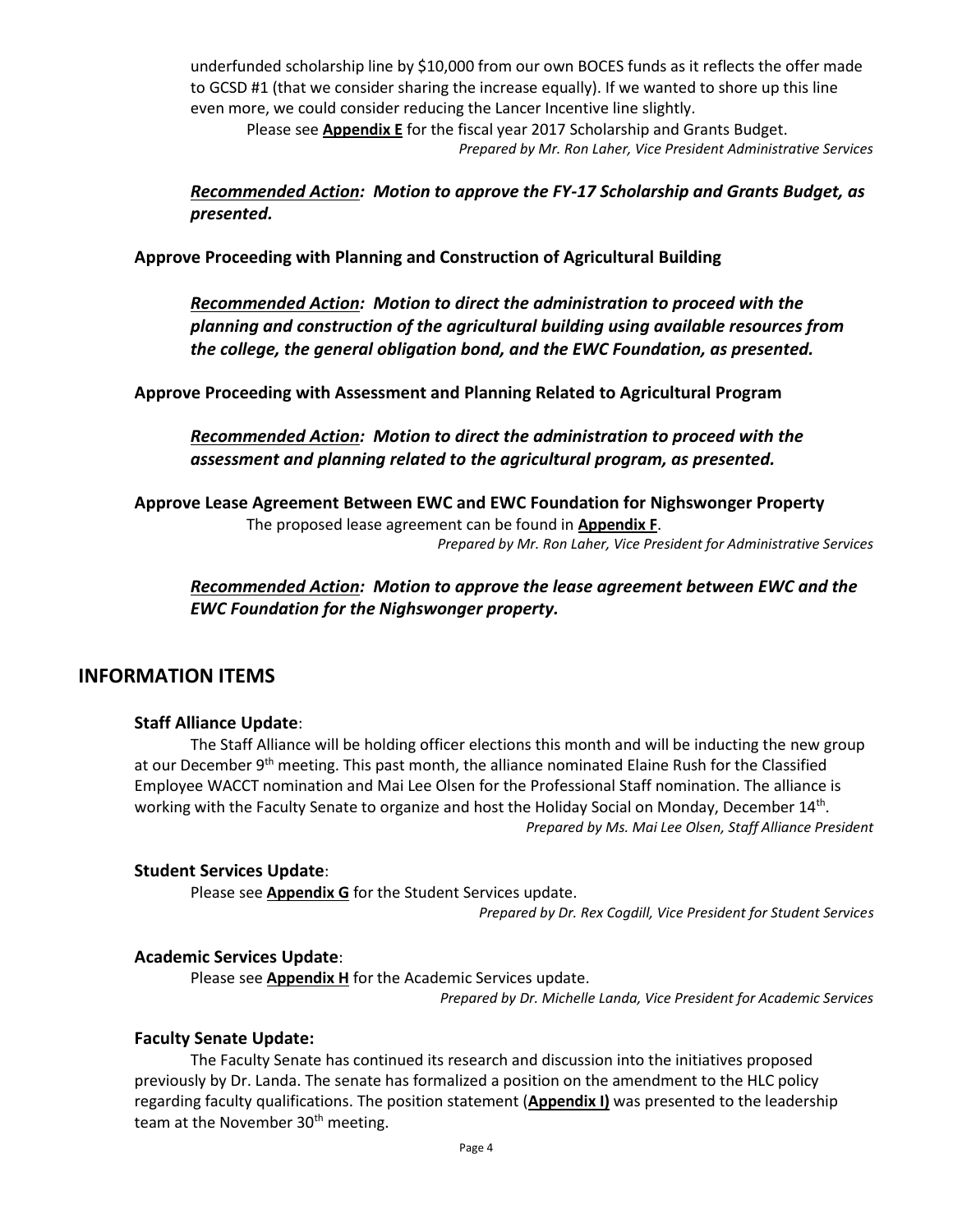The EWC Faculty Senate is co-hosting the EWC Christmas party with the EWC Staff Alliance, and is greatly looking forward to a fun evening of family and fellowship with our colleagues on Monday, December 14<sup>th</sup>.

*Prepared by Mr. Michael T. DeMers, Faculty Senate Vice President*

### **Human Resources Update:**

The Board will be provided with an update regarding the Mountain States Salary Survey, current vacancies and hiring status, and protecting EWC and its students through employee background checks. *Prepared by Mr. Ed Meyer, Director of Human Resources*

### **Institutional Development Update**:

Mr. Hansen will provide the Board with an update on the upcoming Sagebrush and Roses event. *Prepared by Mr. John Hansen, Director of Institutional Development*

#### **Trustee Topics**

 **Reminder**: Holiday Social, December 14, 5:00 p.m. , EWC Verl Petsch Jr. Gymnasium Lobby, Hosted by the Staff Alliance and the Faculty Senate

### **Consider Participating in Governance Institute for Student Success (GISS)** – **Wyoming**

Please see **Appendix J** for complete details from Erin Taylor, Executive Director of WACCT. The WACCT Education Committee is working to bring ACCT's Governance Institute for Student Success team to Wyoming, including all seven colleges, the Commission, and possibly UW and the Catholic College. The WACCT Education Committee is considering a 1 ½ day workshop in April or May and request the Trustees discuss their interest in participating in this event. **Appendix J6** shows the cost breakdown for the institute.

*Prepared by Holly Branham, Executive Asst to the President/Board of Trustees*

*Action:*

### **Executive Session -- Litigation**

## *Recommended Action: Motion to approve adjourning to executive session to discuss litigation.*

**Adjournment**